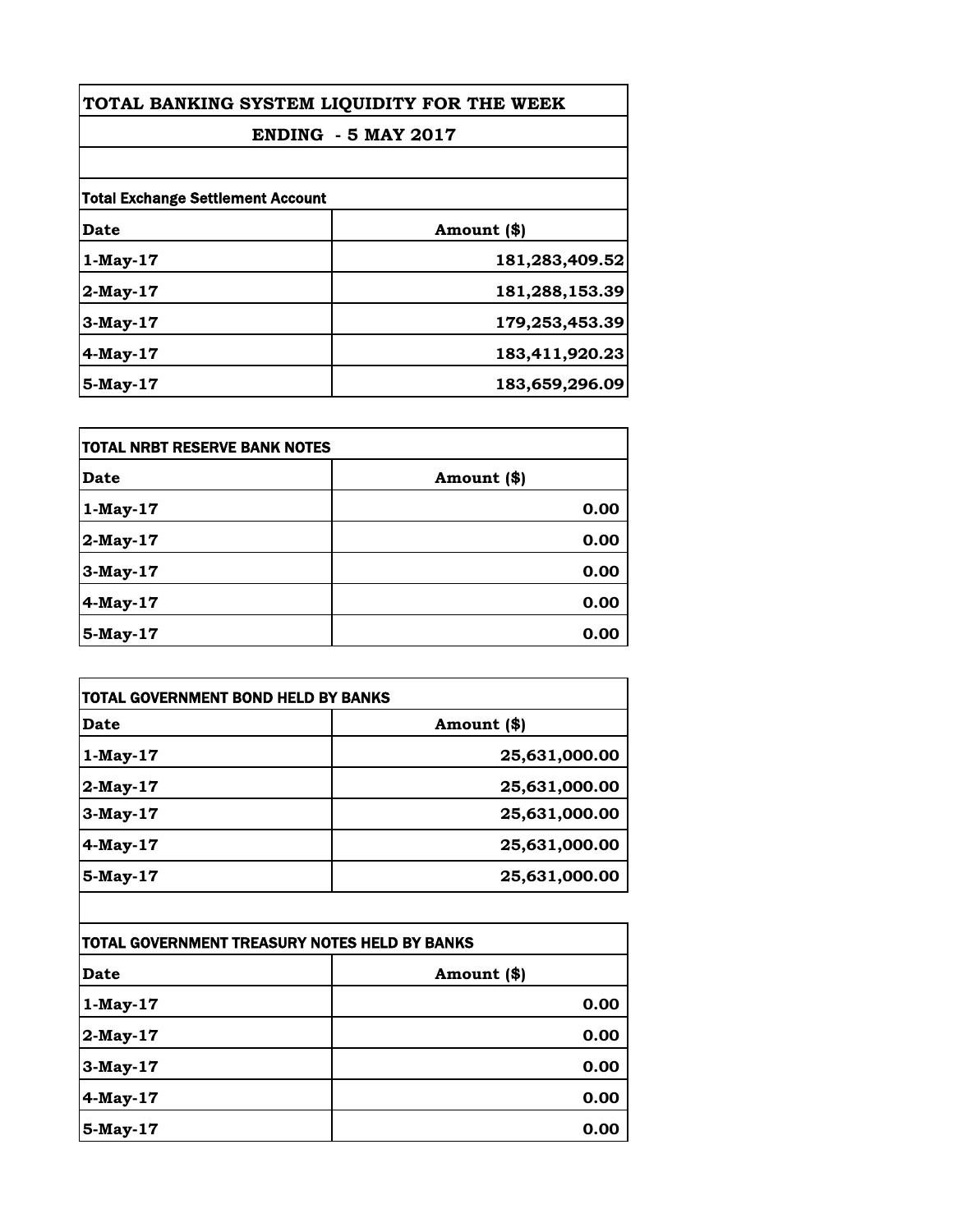| TOTAL BANKING SYSTEM LIQUIDITY FOR THE WEEK<br><b>ENDING - 12 MAY 2017</b> |                |                                          |             |
|----------------------------------------------------------------------------|----------------|------------------------------------------|-------------|
|                                                                            |                | <b>Total Exchange Settlement Account</b> |             |
|                                                                            |                | Date                                     | Amount (\$) |
| 8-May-17                                                                   | 185,237,754.44 |                                          |             |
| $9$ -May-17                                                                | 183,660,476.01 |                                          |             |
| $10$ -May- $17$                                                            | 183,670,982.13 |                                          |             |
| 11-May-17                                                                  | 186,752,728.50 |                                          |             |
| $12$ -May- $17$                                                            | 187,657,450.21 |                                          |             |

| itotal NRBT RESERVE BANK NOTES |             |
|--------------------------------|-------------|
| <b>Date</b>                    | Amount (\$) |
| 8-May-17                       | 0.00        |
| 9-May-17                       | 0.00        |
| 10-May-17                      | 0.00        |
| 11-May-17                      | 0.00        |
| 12-May-17                      | 0.00        |

| <b>TOTAL GOVERNMENT BOND HELD BY BANKS</b> |               |
|--------------------------------------------|---------------|
| Date                                       | Amount (\$)   |
| 8-May-17                                   | 25,631,000.00 |
| 9-May-17                                   | 25,631,000.00 |
| 10-May-17                                  | 25,631,000.00 |
| 11-May-17                                  | 25,631,000.00 |
| 12-May-17                                  | 25,631,000.00 |

| TOTAL GOVERNMENT TREASURY NOTES HELD BY BANKS |             |
|-----------------------------------------------|-------------|
| <b>Date</b>                                   | Amount (\$) |
| 8-May-17                                      | 0.00        |
| 9-May-17                                      | 0.00        |
| 10-May-17                                     | 0.00        |
| 11-May-17                                     | 0.00        |
| 12-May-17                                     | 0.00        |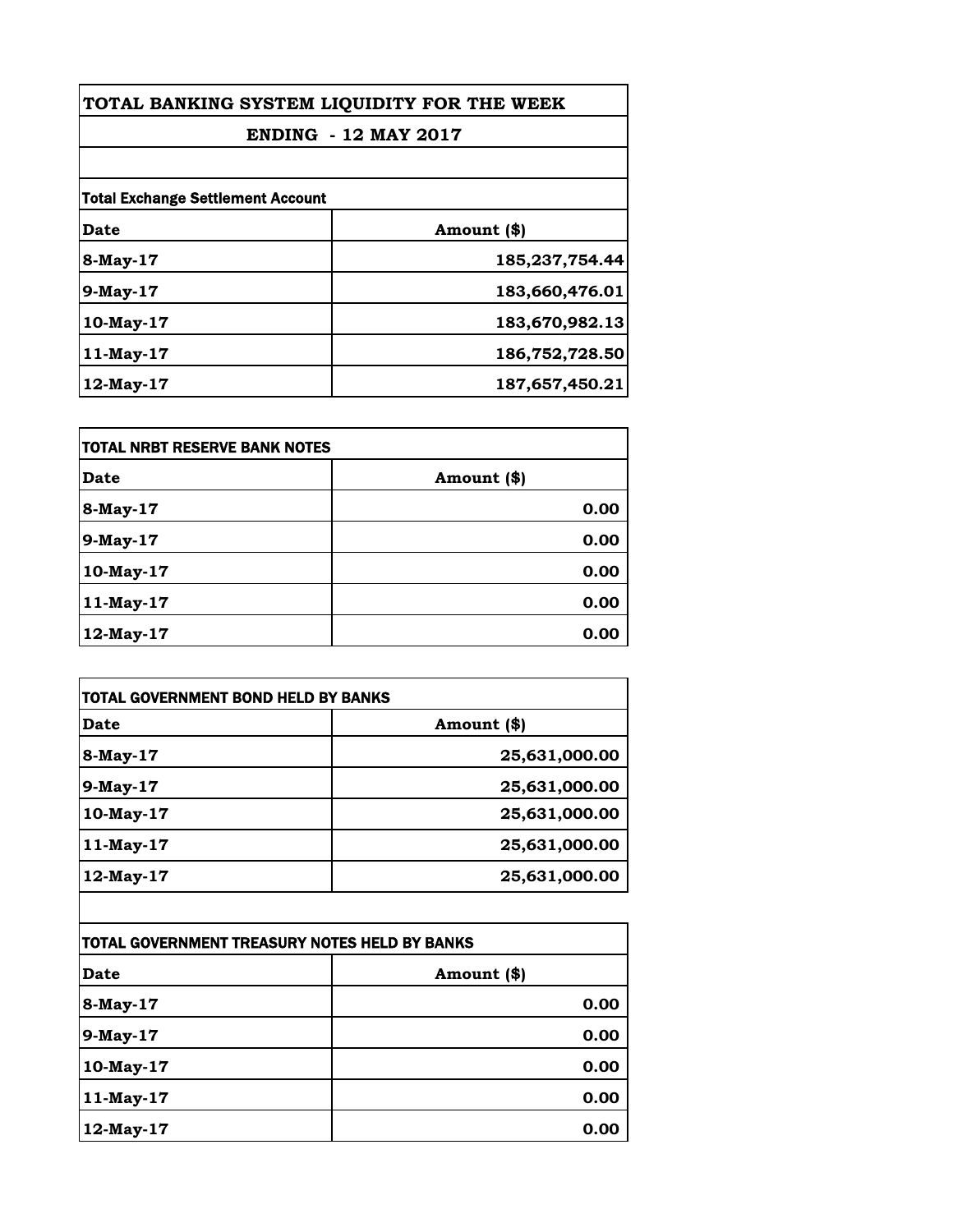| TOTAL BANKING SYSTEM LIQUIDITY FOR THE WEEK<br><b>ENDING - 19 MAY 2017</b><br><b>Total Exchange Settlement Account</b> |                |           |                  |
|------------------------------------------------------------------------------------------------------------------------|----------------|-----------|------------------|
|                                                                                                                        |                | Date      | Amount (\$)      |
|                                                                                                                        |                | 15-May-17 | 186, 124, 114.85 |
|                                                                                                                        |                | 16-May-17 | 184,911,041.59   |
| $17$ -May- $17$                                                                                                        | 184,385,082.15 |           |                  |
| 18-May-17                                                                                                              | 186,455,520.15 |           |                  |
| $19$ -May- $17$                                                                                                        | 187,645,088.64 |           |                  |

| itotal NRBT RESERVE BANK NOTES |             |
|--------------------------------|-------------|
| <b>Date</b>                    | Amount (\$) |
| 15-May-17                      | 0.00        |
| 16-May-17                      | 0.00        |
| 17-May-17                      | 0.00        |
| 18-May-17                      | 0.00        |
| 19-May-17                      | 0.00        |

| <b>TOTAL GOVERNMENT BOND HELD BY BANKS</b> |               |
|--------------------------------------------|---------------|
| Date                                       | Amount (\$)   |
| 15-May-17                                  | 25,631,000.00 |
| 16-May-17                                  | 25,631,000.00 |
| 17-May-17                                  | 25,631,000.00 |
| 18-May-17                                  | 25,631,000.00 |
| 19-May-17                                  | 25,631,000.00 |

| TOTAL GOVERNMENT TREASURY NOTES HELD BY BANKS |             |
|-----------------------------------------------|-------------|
| <b>Date</b>                                   | Amount (\$) |
| 15-May-17                                     | 0.00        |
| 16-May-17                                     | 0.00        |
| 17-May-17                                     | 0.00        |
| 18-May-17                                     | 0.00        |
| 19-May-17                                     | 0.00        |